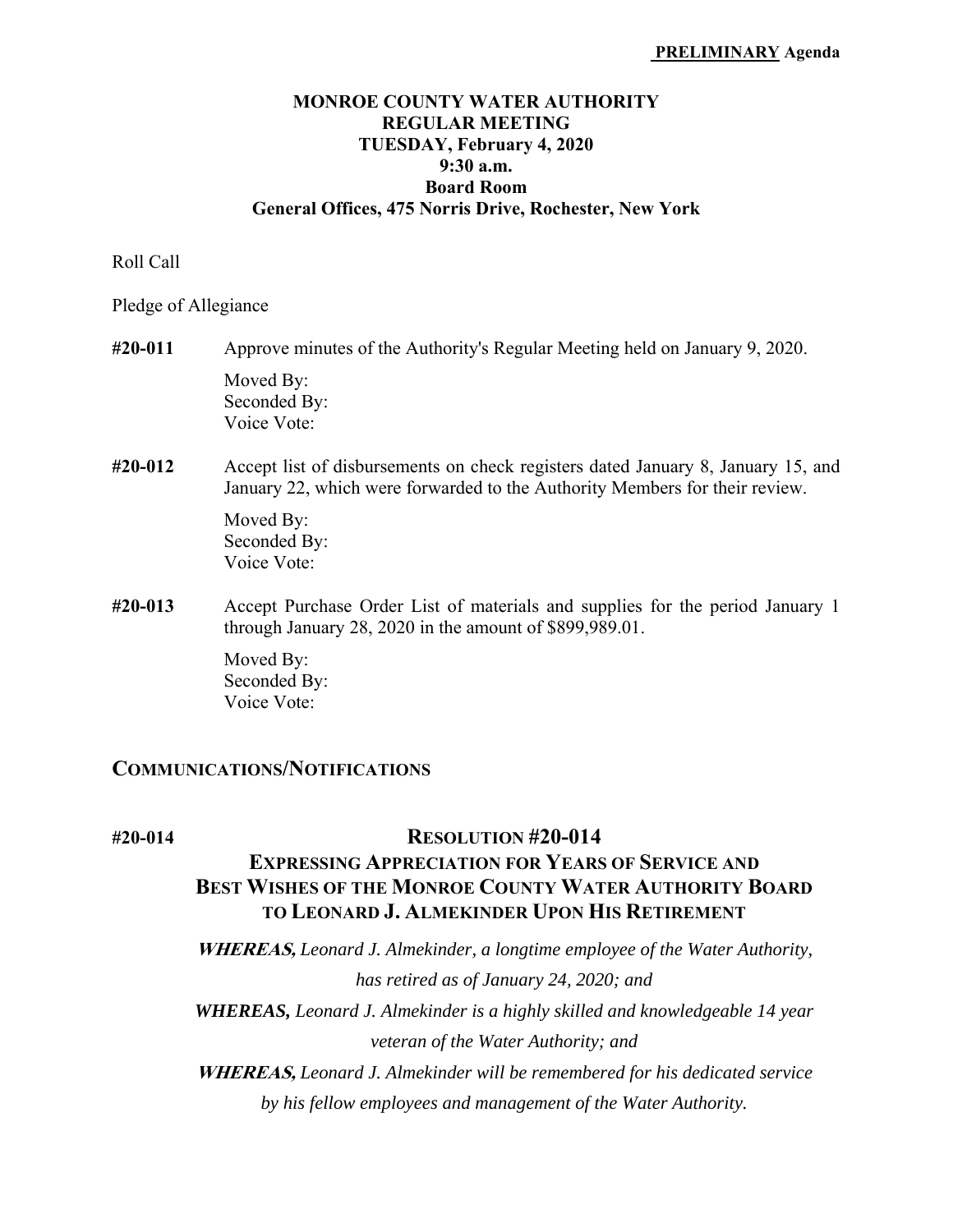#### *NOW, THEREFORE, BE IT RESOLVED, MCWA extends its appreciation*

 *and best wishes for a happy, fulfilling retirement; and* 

*BE IT FURTHER RESOLVED, the Recording Secretary of the Board is* 

 *hereby requested to forward a copy of this Resolution to Leonard J. Almekinder, MCWA Retiree.* 

Moved by: Seconded by: Roll Call Vote:

## **#20-015** Confirm the following personnel appointment pending approval and pursuant to the Rules and Regulations of the Monroe County Civil Service Commission:

 Promotional appointment of Steven Leyland to the title of Labor Foreman effective February 10, 2020, at Salary Schedule 4, Group 6.

 Moved By: Seconded By: Roll Call Vote:

**#20-016** Confirm the following personnel appointment pending approval and pursuant to the Rules and Regulations of the Monroe County Civil Service Commission:

> Promotional appointment of Jeanne Suveges to the title of Payroll Systems Specialist effective February 10, 2020, at Salary Schedule 7, Group 4.

 Moved By: Seconded By: Roll Call Vote:

**#20-017** Confirm the following personnel appointment pending approval and pursuant to the Rules and Regulations of the Monroe County Civil Service Commission:

> Promotional appointment of Roger Moran to the title of Utility Worker effective February 10, 2020, at Salary Schedule 4, Group 3.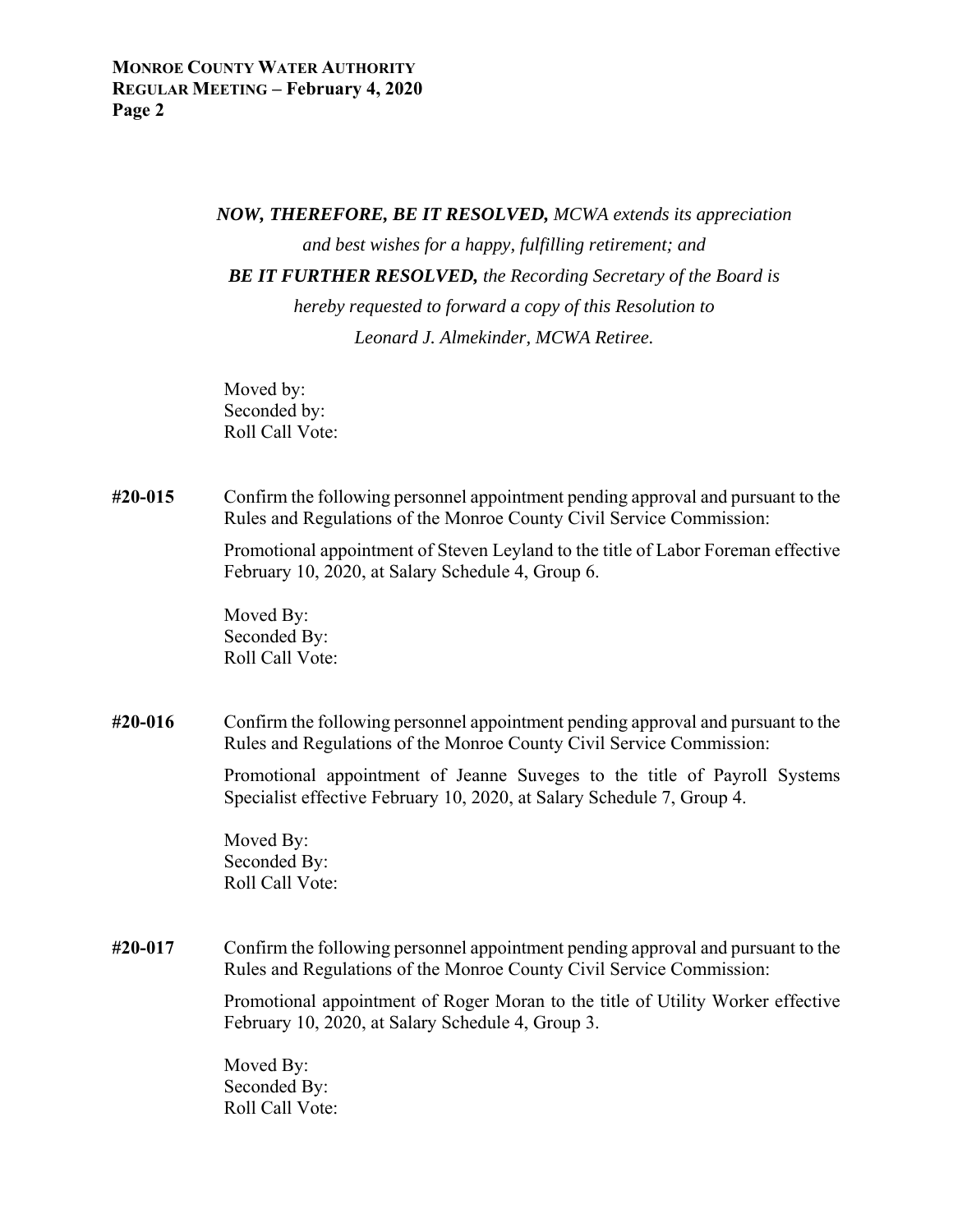**#20-018** Authorize the use of the **Monroe County Contract** for **Heavy Equipment Rental**  under the terms of **Contract No. BP #0809-17 (4700007419)** to vendor-awarded **C.P. Ward, Inc.,** through its current term ending September 30, 2020, in an estimated amount of \$300,000. All equipment will be rented as needed.

> Moved By: Seconded By: Roll Call Vote:

**#20-019** Authorize a Blanket Purchase Order for the purchase of **various Electrical Materials and Equipment** for maintenance and repair of the Authority's equipment and facilities, to be ordered as needed from **Kovalsky-Carr Electrical Supply Company, Inc.**, for an estimated total cost of \$50,000 for the term ending December 31, 2020.

> Moved By: Seconded By: Roll Call Vote:

**#20-020** Authorize a Blanket Purchase Order for the purchase of **various Electrical Materials and Equipment** for maintenance and repair of the Authority's equipment and facilities, to be ordered as needed from **Graybar Electric Company, Inc.** for an estimated total cost of \$50,000 for the term ending December 31, 2020.

> Moved By: Seconded By: Roll Call Vote:

**#20-021** Authorize a Blanket Purchase Order for the purchase of **various Electrical Materials and Equipment** for maintenance and repair of the Authority's equipment and facilities, to be ordered as needed from **Horizon Solutions, LLC** for an estimated total cost of \$50,000 for the term ending December 31, 2020.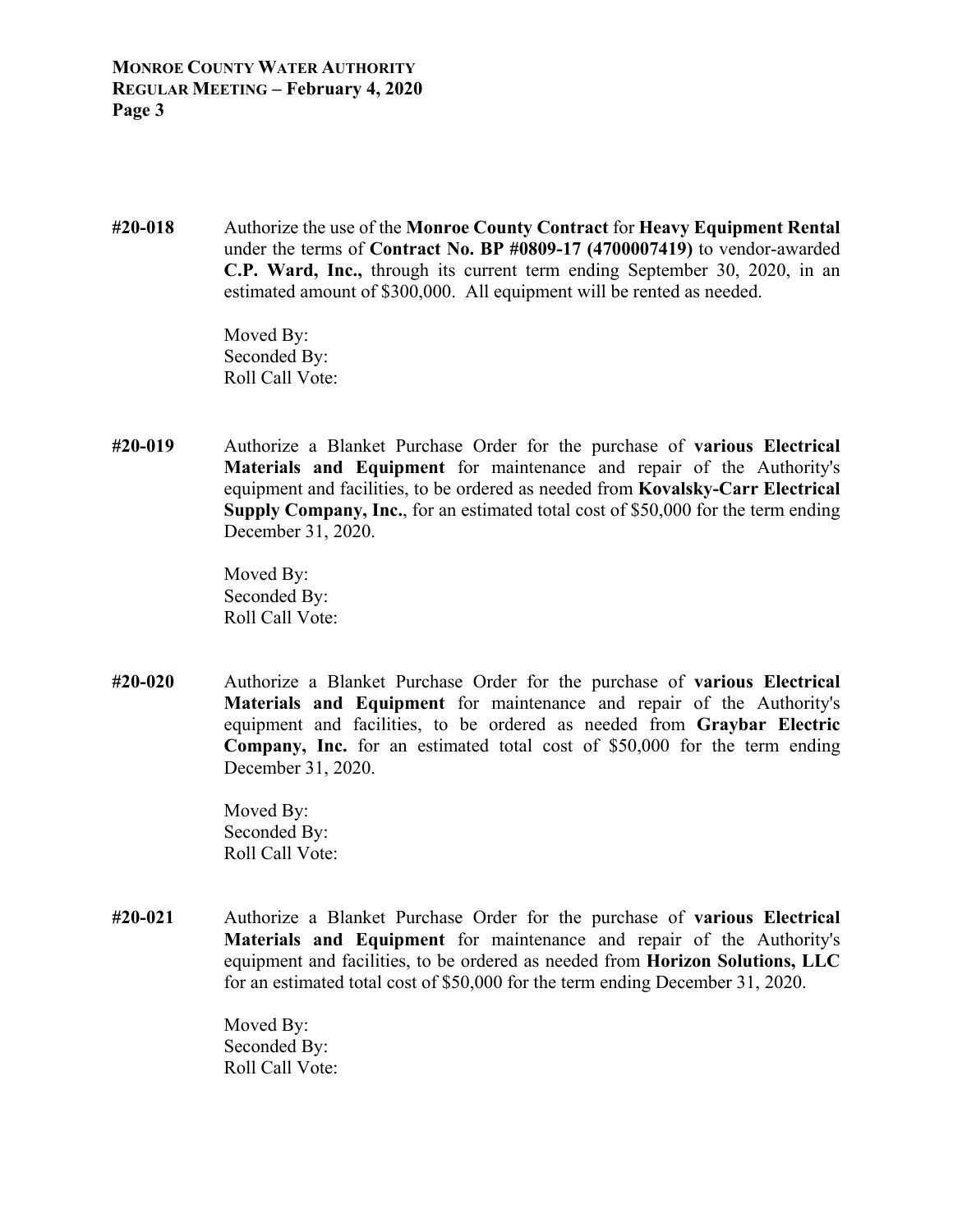**#20-022** Authorize the purchase of **Industrial and Commercial Supplies and Equipment**, to be ordered as needed **utilizing New York State Contract Group #39000, Award #22918, Contract #PC67234**, from **MSC Industrial Supply Company**, for an estimated total cost of \$12,000 through the contract period ending September 30, 2020.

> Moved By: Seconded By: Roll Call Vote:

**#20-023** Authorize a Blanket Purchase Order for the purchase of **Industrial and Commercial Supplies and Equipment not included on New York State Contract**, to be ordered as needed from **MSC Industrial Supply Company** for an estimated total cost of \$8,000 for the term ending December 31, 2020.

> Moved By: Seconded By: Roll Call Vote:

**#20-024** Authorize the purchase of four new **Watson Marlow chemical metering pumps** from **Falleson Associates, Inc.,** for an amount not to exceed \$35,000. Falleson Associates, Inc. is the sole authorized vendor of Watson Marlow chemical pumps in Monroe County.

> Moved By: Seconded By: Roll Call Vote:

**#20-025** Authorize the purchase of **Variable Frequency Drive** (VFD) equipment from **Kaman Automation** under the terms of **Monroe County Contract BP #0417-16 for Square D Products**, for an estimated total amount of \$50,000 through the current term ending May 31, 2020.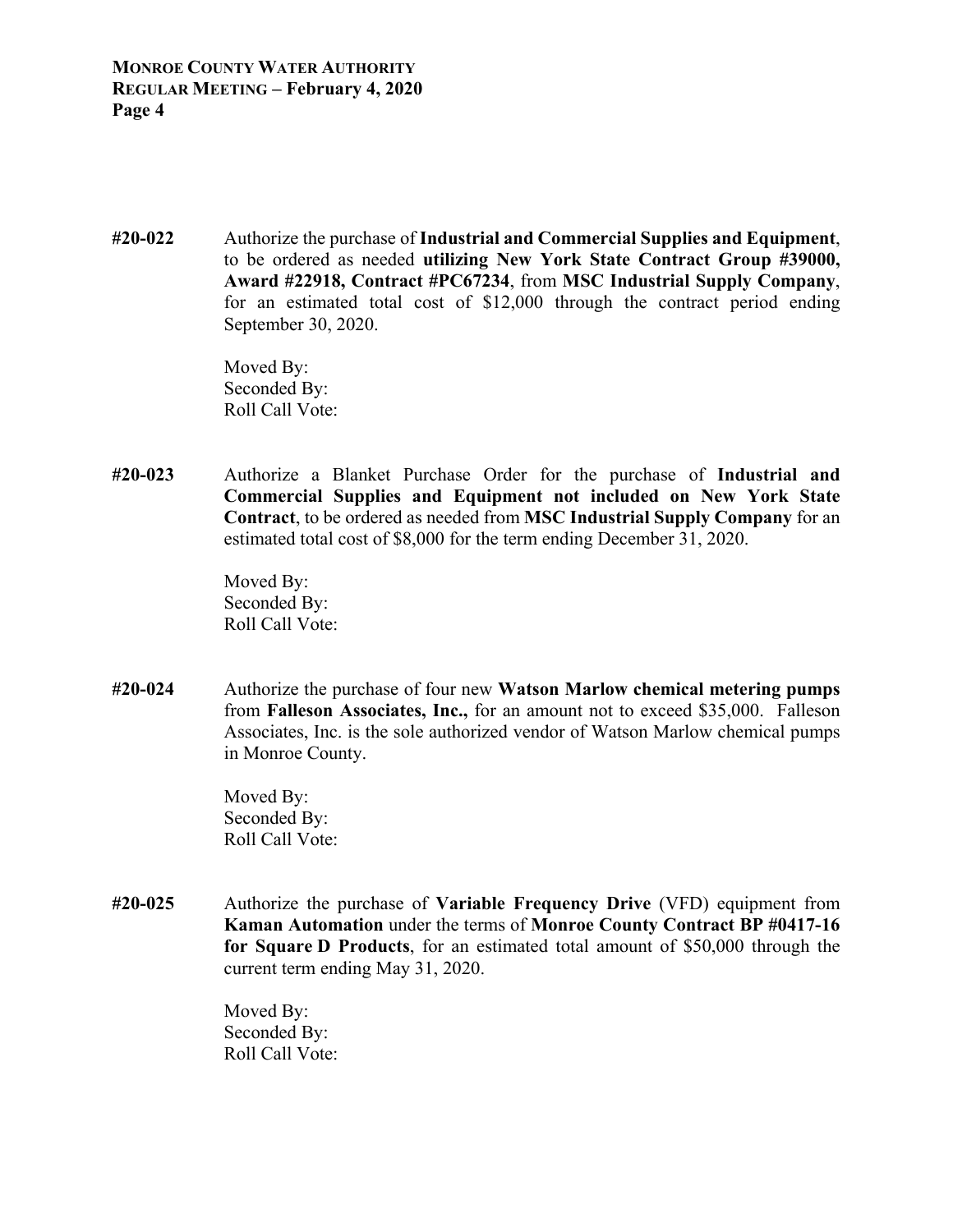**#20-026** Authorize the award of a unit price contract for the **Manitou Beach Road & Salmon Creek Drive Water Main Replacements Project** to the low responsive, responsible bidder, **Nardozzi Paving & Construction, LLC** in the bid amount of \$2,125,023.25.

> Moved By: Seconded By: Roll Call Vote:

**#20-027** Authorize a Professional Services Agreement with **RENAPS Technology, Inc.** for **Oracle Data Base Administration and related consulting services** for a one year term with the option to renew for four additional one-year terms upon mutual consent, for an estimated annual cost of \$24,999.

> Moved By: Seconded By: Roll Call Vote:

**#20-028** Authorize the Executive Director to enter into an Agreement with **O'Donnell & Associates** to provide **NYS Legislative and Advocacy Services** on behalf of the Monroe County Water Authority. The scope of work will include regulatory and legislative representation, program funding, outreach, and updates from The Drinking Water Quality Institute as well as appropriate State agencies and departments. The Agreement is for one year with two optional one-year renewals, which cost may be adjusted plus or minus 25 percent based upon the Authority's review.

> Moved By: Seconded By: Roll Call Vote:

**#20-029** Authorize the leasing of **six printers/large copiers** from **United Business Systems** through De Lage Landen Financial Services, utilizing the PEPPM MPS cooperative contract #528897-044. Total cost for the three year lease to be an estimated \$71,000.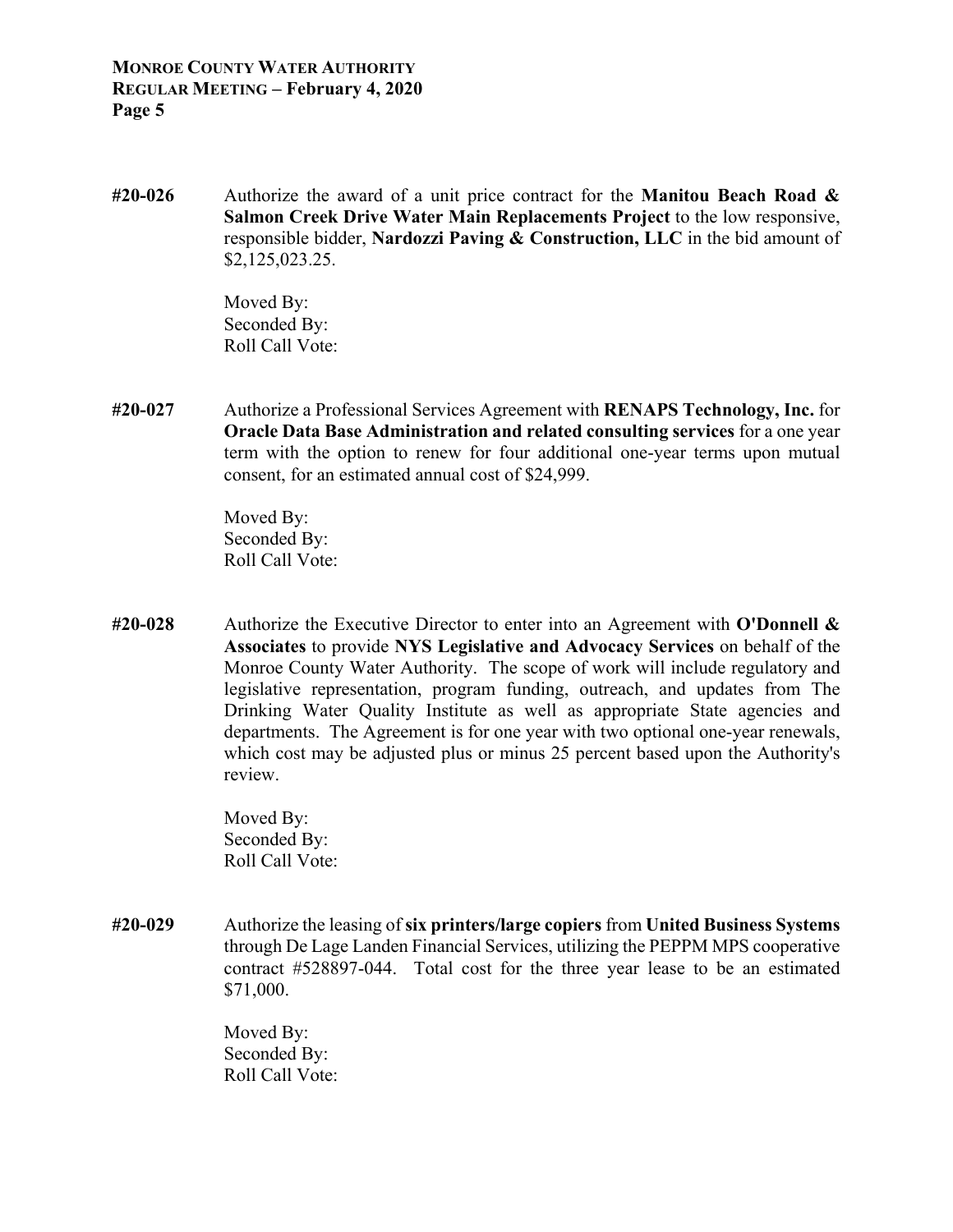**#20-030** Authorize the execution of a Professional Services Agreement **with Metrix Marketing, Inc.** to provide **Design & Production Services** for the Monroe County Water Authority's Annual Reports. The initial Agreement term is for one year with the option to extend up to two additional one-year terms upon mutual consent.

> Moved By: Seconded By: Roll Call Vote:

**#20-031** WHEREAS, the Monroe County Water Authority (the "Authority") solicited Requests for Proposals ("RFP") to numerous firms regarding **Credit Card Processing and Related Services** (the "Services") in connection with billing the Authority's ratepayers; and

WHEREAS, twelve firms responded to the RFP; and

 WHEREAS, an Evaluation Committee comprised of various Authority personnel reviewed all proposals and determined that **Speedpay, Inc.** (the "Vendor") offers the best qualifications and capabilities to perform the services; and

 WHEREAS, the Evaluation Committee hereby recommends that the Authority enter into a Professional Services Agreement with the Vendor upon the general terms set forth below.

NOW, THEREFORE, BE IT:

RESOLVED: The Assistant to the Executive Director of the Authority is hereby authorized to enter into an Agreement with the Vendor for an initial term of two years with three optional one-year extensions, and execute and deliver said Agreement, his signature being conclusive evidence of such Agreement.

 Moved By: Seconded By: Roll Call Vote:

**#20-032** Authorize the execution of a **Water Exchange Renewal Agreement with the Town of Ontario, New York,** for the purchase of water at the existing meter vaults on Boston and Whitney Roads. The Agreement will be for a term of two (2) years.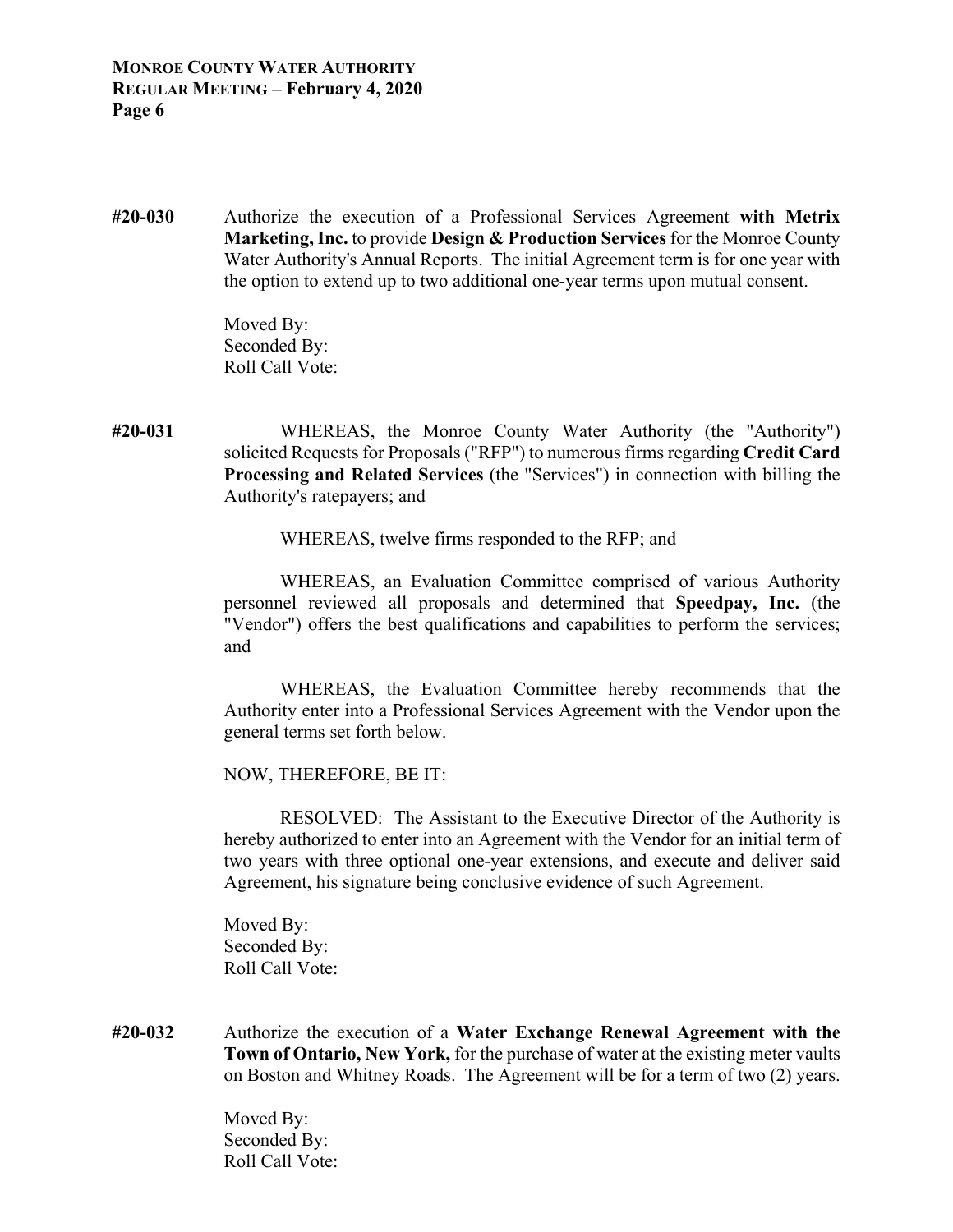#### **FINANCE COMMITTEE REPORT**

#### **#20-033 RESOLUTIONS REGARDING ISSUANCE OF WATER SYSTEM REVENUE BONDS BY MONROE COUNTY WATER AUTHORITY**

 WHEREAS, the Monroe County Water Authority (the "Authority") intends to issue its Water System Revenue Bonds, Series 2020 (the "Series 2020 Bonds") for the purpose of financing the costs of the Series 2020 Projects (as defined below); and

 WHEREAS, the Authority intends to set forth the terms under which it will issue the Series 2020 Bonds.

#### NOW THEREFORE, BE IT:

 RESOLVED: The Members and staff of the Authority are authorized to cause to be issued the Series 2020 Bonds in a principal amount not to exceed Twenty-Five Million Five Hundred and Eighty Thousand Dollars (\$25,580,000) for the purpose of (a) financing the costs of certain capital improvements within Monroe County and Genesee County including (i) the construction of new pump stations, (ii) upgrades to existing pump stations, (iii) installation of new water main; (b) financing the costs of certain other capital improvements of the Authority including (i) replacing certain existing hydrants, (ii) replacing or upgrading certain existing residential meters, (iii) replacing or upgrading certain existing large meters, (iv) rehabilitating certain storage facilities, and (v) any incidental improvements related thereto; (c) paying costs of issuance of the Series 2020 Bonds, and (d) if necessary, funding a Debt Service Reserve Account for the Series 2020 Bonds either through bond proceeds or the purchase of a surety bond (collectively, the "Series 2020 Projects").

 RESOLVED: The Executive Director, the Director of Finance and Business Services, and the Director of Engineering, or any one of them, with the advice of counsel, be and hereby are authorized and directed to approve the form and substance of all documents to be executed and delivered by the Authority to implement the Series 2020 Projects, including the Fifteenth Supplemental Indenture between the Authority and The Bank of New York Mellon, as trustee, the Series 2020 Bonds (specifically, the financial terms thereof, including, but not limited to, the application of bond proceeds, interest rates, maturities, sinking fund redemption amounts, purchase prices and redemption prices), a Preliminary Official Statement of the Authority (the "Preliminary Official Statement"), a final Official Statement of the Authority (the "Official Statement"), a Bond Purchase Agreement between the Authority and Piper Sandler & Co., as underwriter (the "Underwriter"), a Continuing Disclosure Agreement by and between the Authority and the Trustee, an Arbitrage and Use of Proceeds Certificate of the Authority, and any other document or instrument to be executed by the Authority in connection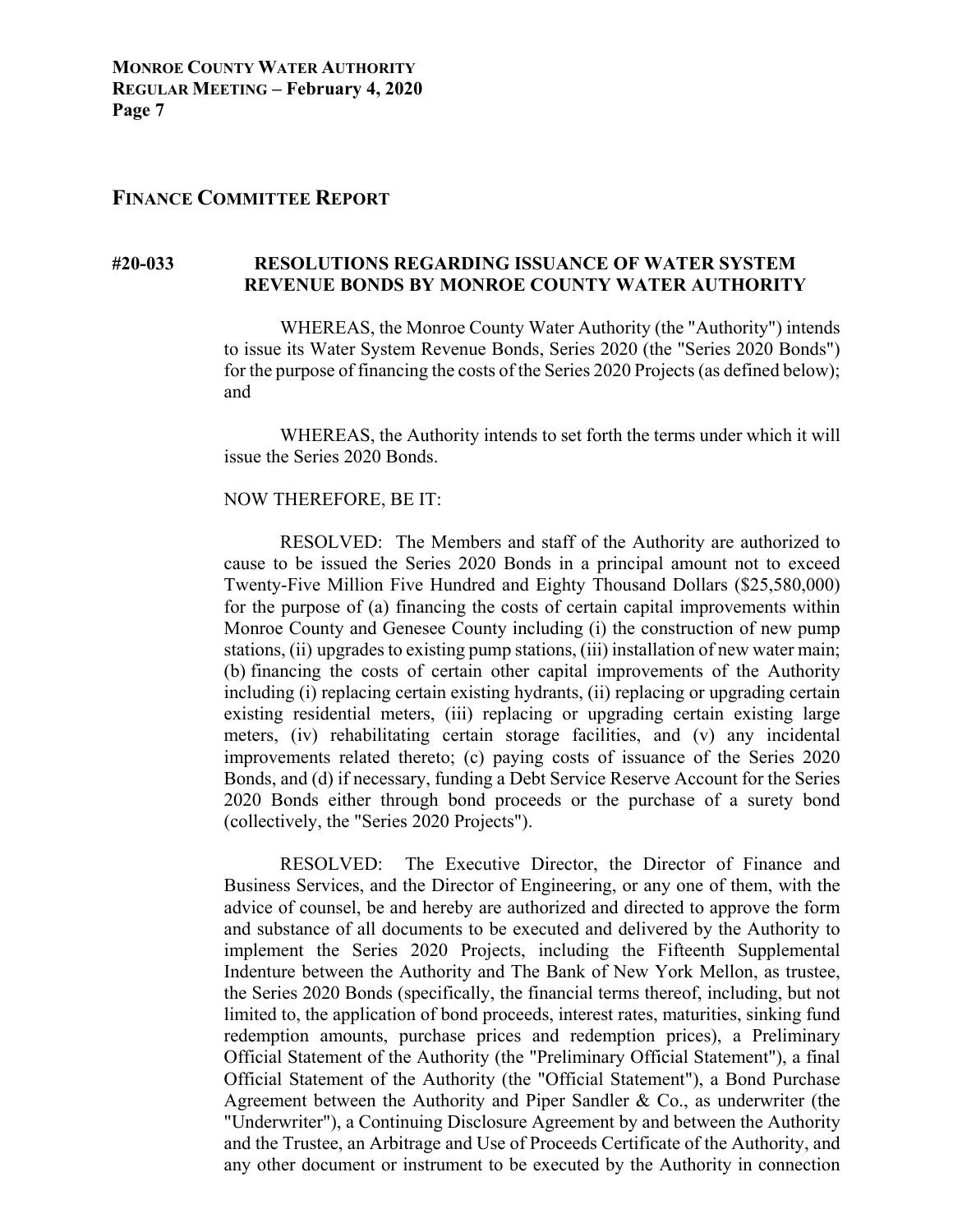with the issuance and sale of the Series 2020 Bonds, including but not limited to, various closing certificates. All such documents and instruments approved by the Authorized Officers, or either of them (their signature thereon being conclusive evidence of such approval), are authorized and approved and the same (collectively referred to as the "Authority's Documents") shall be filed with the records of the Authority as soon as available after the execution and delivery thereof.

 RESOLVED: The Executive Director, the Director of Finance and Business Services, the Director of Engineering, or any one of them, are hereby authorized, in the name and on behalf of the Authority, to execute and deliver the Authority's Documents, to affix the seal of the Authority thereto, and to attest the same, and the Authority's Documents so executed and delivered shall be valid and binding obligations of the Authority.

 RESOLVED: The Authority hereby approves the use and distribution of the Preliminary Official Statement and the Official Statement by the Underwriter for purposes of marketing and selling the Series 2020 Bonds.

 RESOLVED: The Members and staff of the Authority are hereby authorized, in the name of and on behalf of the Authority, to take any and all action for and on behalf of the Authority in connection with the proposed issuance of the Series 2020 Bonds, which they deem necessary or appropriate to obtain licenses or permits or to register, qualify, or notice the Series 2020 Bonds for offering, issuance or sale under the securities or Blue Sky laws of such of the various states as such officers deem advisable.

 RESOLVED: The Members and staff of the Authority are hereby authorized and directed for and on behalf of the Authority and in its name to do all acts and things required or provided by the provisions of the Authority's Documents, and to execute and deliver all such additional certificates, and to do all such further acts and things as may be necessary, or in the opinion of the officer so acting, desirable and proper to effect the purposes of the foregoing resolutions and to cause compliance by the Authority with all of the terms, covenants, and provisions thereof binding upon the Authority.

RESOLVED: These resolutions shall take effect immediately.

 Moved By: Seconded By: Roll Call Vote:

**#20-034** WHEREAS, the Monroe County Water Authority (the "Authority") intends to issue a series of bonds (the "Series 2020 Bonds") for the purpose of financing the costs of the Series 2020 Projects as described in the Authority's Resolution of February 4, 2020; and

WHEREAS, the expenses to be paid include: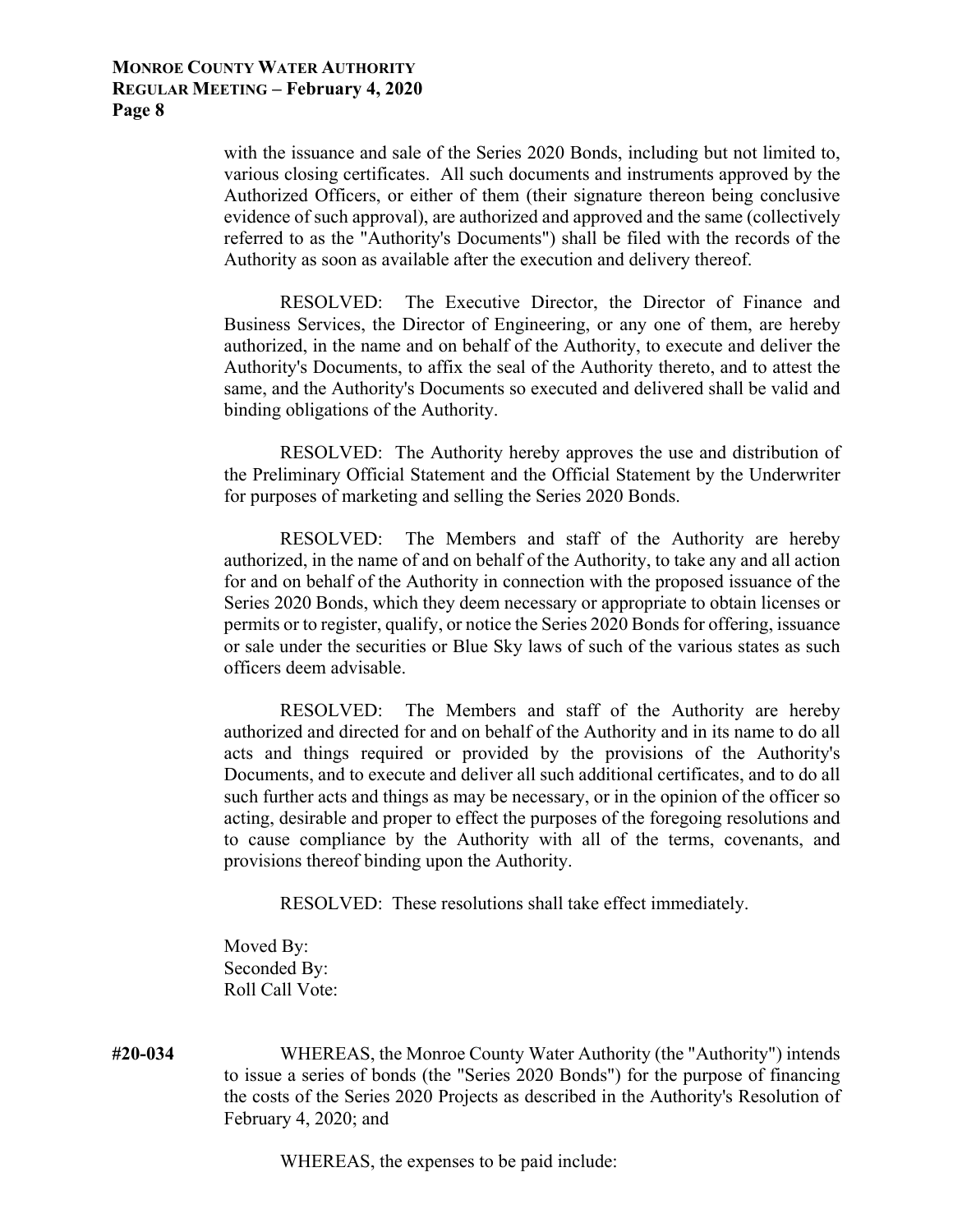(i) An estimated amount of \$118,000 to Piper Sandler ("Piper") described in the proposal letter from Piper dated January 14, 2020, which the estimated amount includes (a) takedown (sales compensation) of \$87,000; (b) \$25,000 for the fees of Underwriter's Counsel, and (c) other underwriting expenses estimated at \$6,000; and

 (ii) An estimated amount of \$82,000 to Harter Secrest & Emery LLP ("HSE") described in the proposal letter from HSE dated January 7, 2020, which estimated amount includes fees of (a) Authority's Bond Counsel of \$39,000; (b) Authority's General Counsel of \$25,000; and (c) Authority's Special Tax Counsel of \$18,000; and

 (iii) An estimated amount of \$45,000 to Capital Market Advisors, LLC ("CMA") for financial advisory services, as described in the proposal letter from CMA dated January 13, 2020; and

 (iv) An estimated amount of \$8,500 to Bonadio & Co., LLP ("Bonadio") for certain accounting services as described in the proposal letter from Bonadio dated January 16, 2020; and

 (v) An estimated amount of \$2,000 to O'Brien & Gere Engineers, Inc., part of Ramboll ("OBG") for certain consulting engineer services as described in the proposal letter from OBG dated January 22, 2020; and

 (vi) Amounts payable to the Bank of New York Mellon of \$2,000 as a one-time acceptance fee, \$2,000 as an annual trustee administration fee, and \$5,000 as a capped fee for counsel services, all as described in the fee proposal from the Bank of New York Mellon dated January 24, 2020; and

 (vii) Certain other miscellaneous expenses, including but not limited to, fees of Moody's Investors Services, Inc. (estimated to be \$27,000) and S&P Global Ratings (estimated to be \$25,000) for providing ratings on the Series 2020 Bonds, fees for printing the Official Statement, fees of the Depository Trust Company, if any, and any other similar fees and expenses necessary to issue the Series 2020 Bonds, the amount thereof to be determined by the Executive Director in his discretion.

Items (i) through (vii) being collectively referred to as the "Approved Expenses".

NOW, THEREFORE, BE IT RESOLVED:

 1. The Officers of the Authority are hereby authorized to pay the Approved Expenses.

 2. The Executive Director and/or the Director of Finance and Business Services are hereby authorized to make such changes to the amounts and other terms of the expenses payable as part of the Approved Expenses.